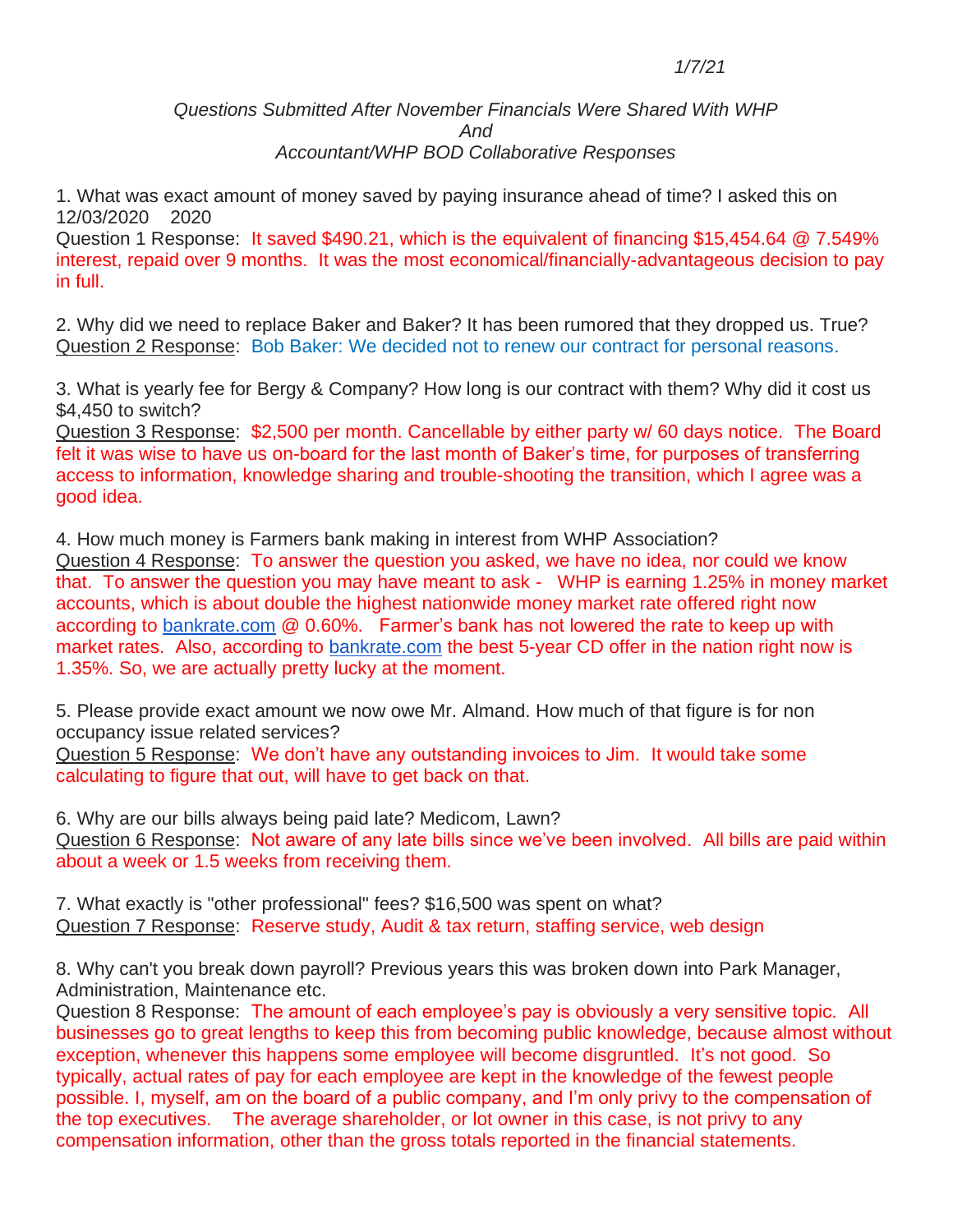9. What was exact dollar figure of Choptank Coop rebate? Where was that money spent? Question 9 Response: Looking back its looks like \$6,812? I wasn't around at the time so I can't be sure I'm seeing it all. But it's not money we can spend. It just made the June electric bills \$6,812 smaller than they otherwise would be. Also keep in mind the Choptank rebate can vary a lot from year to year - its entirely up to Choptank and their own budgeting. For us, it makes budgeting for electric cost more challenging than it would be otherwise.

10. At \$5.00 per month marina reserve should be \$2325 not \$3537. Please explain. Question 10 Response: \$3,537 per month is the budgeted amount for the marina reserve. Total annual budget of \$42,440.

11. Has anyone thought of only closing the office one day a week in order to save paying the guard Question 11 Response: Board: Thank you for this suggestion. Even though we are in the off season at WHP and there could be a perception that this is a slow time, that couldn't be further from the truth. Billie is very involved in helping to work through our budget process with the accountants, working on our reserve study efforts, and other year-end business practices in addition to her usual duties. Once we clear these hurdles we would like to work towards that goal. Again, thank you for sharing this suggestion.

12. More transparency is needed in the future, before Reserve funds are spent. How much money, to date, has been returned to the reserve fund?, and please tell me what was the total amount of reserves used from 8/1/19 to 12/29/20.

Question 12 Response: The operating fund borrowing from the reserve fund from time to time is perfectly fine. It happens all time with homeowner associations. As a matter of fact, the park will probably have to do it again next fall. This is because the lot fees are broken down into 12 even monthly payments for the convenience of the lot owner, but the expenses for the park are very heavy in the summer and light in the winter. This will leave the operating fund short on cash each fall. **A park that is almost 40 years old should have more money in reserves. It only had \$305k in March 2020, and this board will have added \$70,340 to the reserves in one year.** \$70k was borrowed by the operating account in September and October to pay bills. In November the operating account repaid \$53k and in December it repaid the remaining \$17k. The operating fund has also made all budgeted monthly contributions to the reserve fund through December. No reserve money has been spent so far this fiscal year.

13. How much did it cost to mail and print payment books and envelopes? Question 13 Response: Pretty sure Farmer's Bank does this for free as a courtesy for all their homeowner and condo associations.

14. I see that a late fee of \$17.50 will be charged to accounts which are made 15 days late. This charge relates to the monthly assessment of \$175.00. Please note where these late payments are mentioned in White Horse Park's Declarations: White Horse Park Declarations; Page 16; Section 9.11: "Any assessment, general or special, which shall remain unpaid thirty (30) days subsequent to its due date shall commence to accrue interest on the thirty-first (31st) day at the rate of one and onehalf per cent (1-1/2%) per month. Said interest shall be treated in all respects as a part of the assessment." My point: \$17.50 is 10 percent (not 1-1/2%), and the time frame is 15 days, not 30 days. Please rethink violations to White Horse Park's governing documents.

Question 14 Response: The declaration does not prohibit the charging of a late fee. The section above just prescribes that interest shall be charged and explains how. Also, from a practical perspective, the late fees are used to fund the general operations of the park just like the assessment itself. If the board decided to stop charging late fees, they'd just have to increase the regular